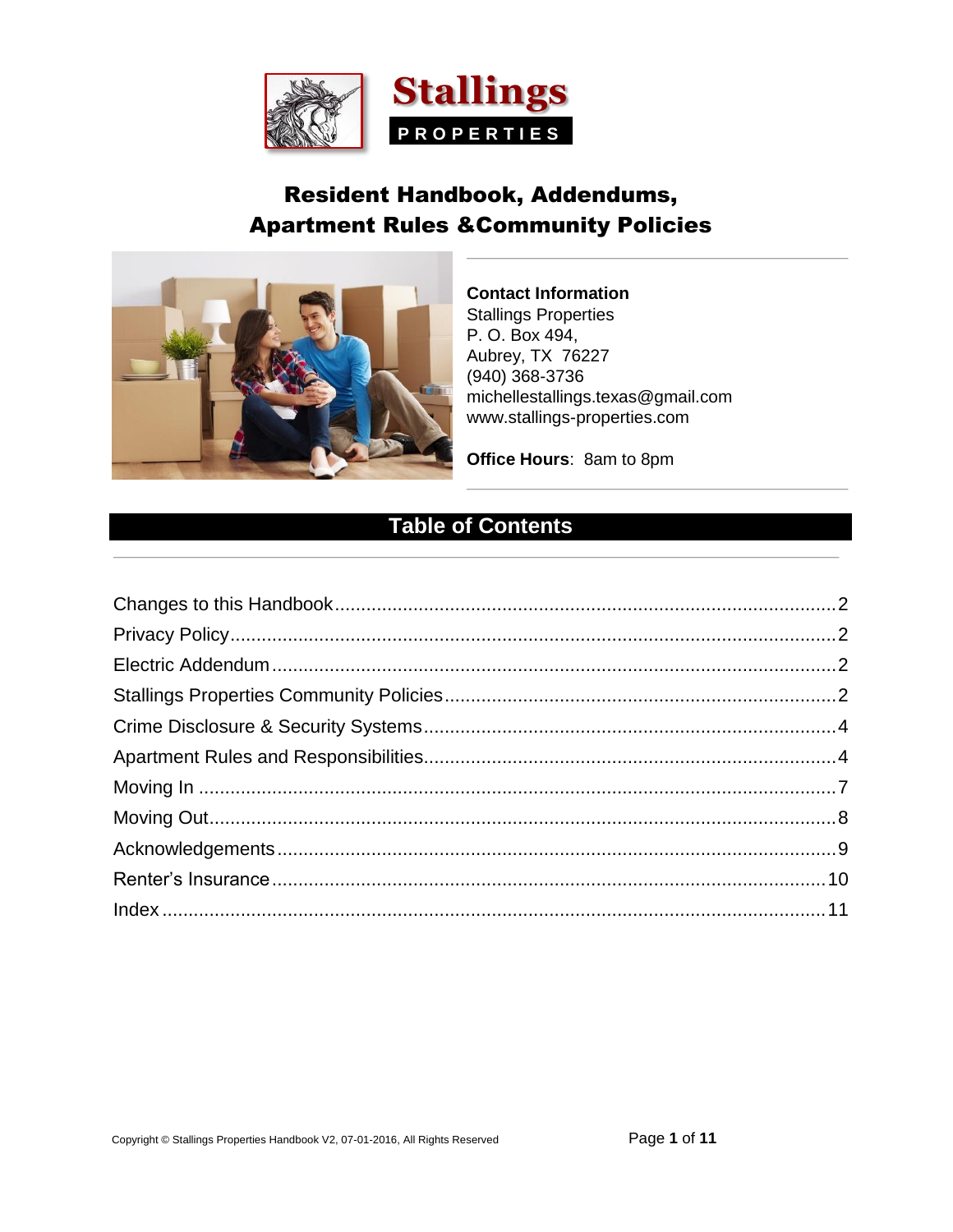#### **Changes to this Handbook**

<span id="page-1-0"></span>These policies may be modified from time to time. Unless local law provides otherwise, violations of these policies will constitute a breach of your lease. If there is a conflict between these policies and the lease, the lease will govern. My signature on this document confirms I have read and understood the following policies, addendums and rules and that I acknowledge they are a legally binding part of my lease.

#### **Privacy Policy**

<span id="page-1-1"></span>We understand that your personal privacy is very important to you. In the course of your residency with us, we may collect Personal Information from you. We will take reasonable measures to maintain your Personal Information in a secure location and will limit access to Personal Information to only those who have a business reason for having such access. We do not sell or rent your Personal Information to third parties.

#### **Electric Addendum**

<span id="page-1-2"></span>My signature on this document confirms the electric service for my apartment has been transferred into my name. I further agree to pay the apartment owner any electric charges incurred to the property after the scheduled move in date. In the event that electricity is not in my name there will be an administrative fee of \$50 on top of the amount of usage. I also understand that my apartment keys will not be issued until the property manager has my new account number.

#### **Stallings Properties Community Policies**

- <span id="page-1-3"></span>1. **Rent** is due on the first day of each month and is paid through eRentPayment.com.
- 2. **Late fees** of \$50.00 are assessed to your account at midnight on the 2nd day of the month and will continue to accrue at \$10.00 per day until your account is paid in full. The online service will not accept any further rent payments until the late fees are paid.
- 3. **Roommates** must fill out a separate Lease (and Co-Signor) application (if applicable).
- 4. **Co-Signors** are required if prospective tenant's monthly income does not exceed at least three (3) times their monthly rent. Co-Signors must complete Co-Signor's Application.
- 5. **NSF (Non-Sufficient Funds) Returned Check Fees** are \$50 per occurrence. NSF check reoccurrences violate the terms of your lease and are cause for eviction.
- 6. **Fire Regulations** require that hallways, breezeways, and stairways be kept clear at all times. Do not use these common areas for storage. Do not climb on the roof.
- 7. **Bicycles** must be locked to bicycle racks on the lower level and not attached elsewhere in the community to balcony railings or stairwell supports. Violations are subject to a \$25.00 per occurrence fine.
- 8. **Smoking** is prohibited in the apartments. However, smoking is allowed on the lower level where a smoking area, bench and cigarette disposal container have been provided. Do not dispose of cigarette butts in common areas. Violators are subject to a \$25.00 fine.
- 9. **Parking** is allowed with a "Parking Pass". RV's, Boats or non-working passenger vehicles are prohibited. A new parking pass must be requested if you change vehicles. Only 1 pass per apartment. Additional passes available on first-come-first served basis. No parking in access road or fire lane. Car repairs or car washing are prohibited. Violators of rules will be towed without notice at the vehicle owner's expense.
- 10. **Cooking Outdoors** is only allowed on barbecue grills installed in the community
- 11. **Satellite Dishes** may NOT be installed on the apartment building.
- 12. **Door Locks** may not be re-keyed under any circumstances. Violation is a \$100 fine.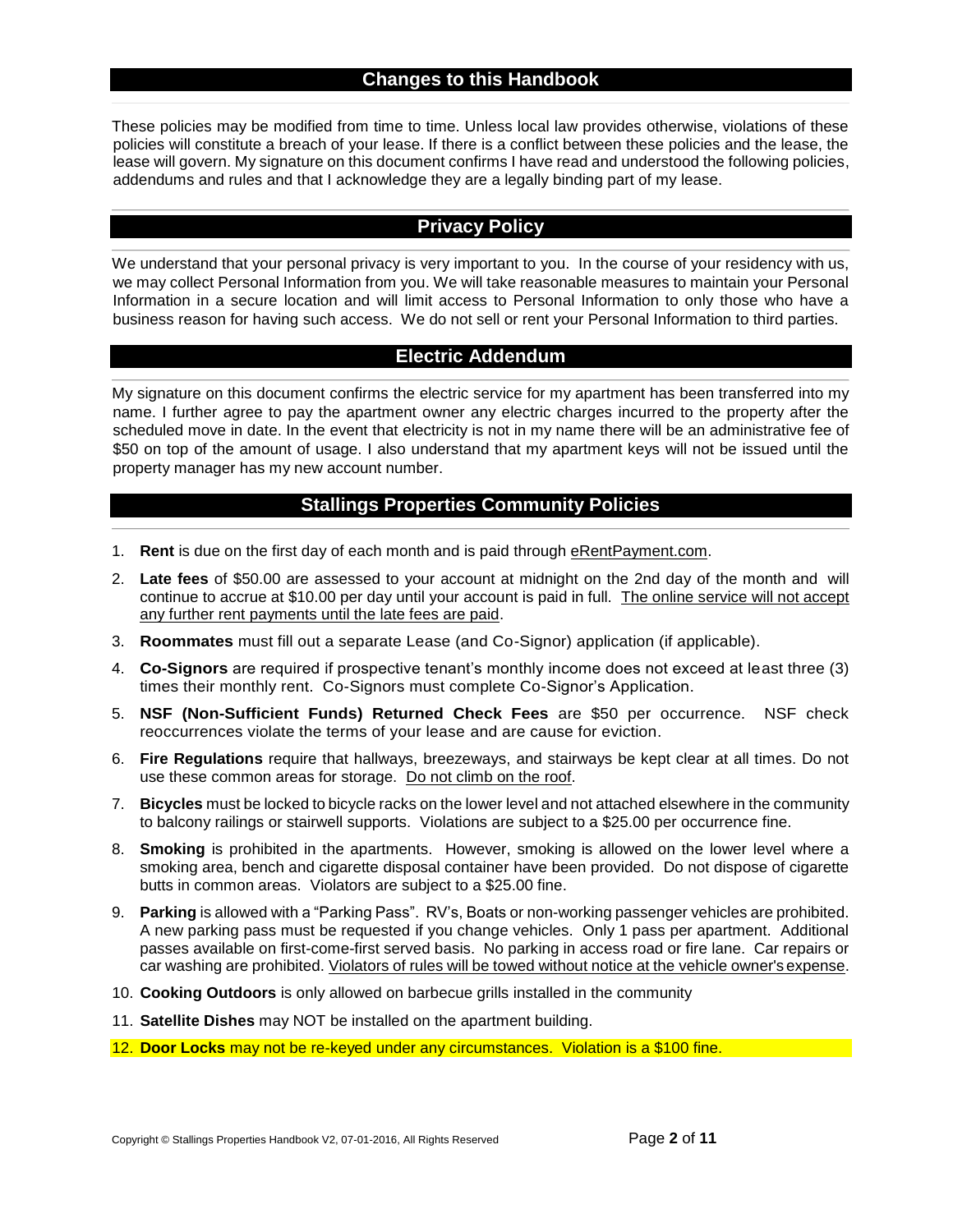- 13. **Excessive noise will not be tolerated.** To avoid disturbing your neighbors, keep your stereo and television volume at a reasonable level. You are responsible for the behavior of all of your occupants, guests and pets. Please be considerate of others.
- 14. **Trash** inside your apartment must be placed in a receptacle with a tight lid then in tied bags and placed inside the trash dumpster. Moving boxes must be broken down. Trash, furniture, appliances, rugs etc., may not be left outside of the dumpster. Violations are subject to a \$25.00 fine per bag and \$125 fine per piece of furniture left outside the dumpster. If your trash bag leaks on community property you must immediately clean it up. Open trash containers, dirty dishes in sink or dishwasher attracts roaches which you must, at your expense, treat immediately to avoid them spreading throughout the complex.
- 15. **Pets** under 25 pounds are allowed with restrictions. You must sign an *Animal Addendum* and there are additional deposits, fees, and charges associated with having a pet. We may deny or request removal of any animal believed to be a threat or nuisance to others. All pets must have current inoculations, be licensed and on-leash or caged while in community areas. You are responsible for waste removal and the cost to repair any damage or injury your animal may cause. There is a \$100 fine for each violation.
- 16. **Soliciting**, peddling or posting notices & flyers is prohibited in this community.
- 17. **Laundry.** Do not put plastic items in the dryer, always clean the lint screen before every use, and refrain from overloading the washing machine or dryer. Do not leave your clothes unattended as we are not responsible for loss or damage to personal items and clothing.
- 18. **Smoke Detectors** are installed in the apartment. It is your responsibility to regularly test them, replace batteries when needed and notify the owner in writing of any defect malfunction or failure. Owner is not be liable for damages or losses to person or property caused by your (1) failure to regularly test the smoke detector; (2) failure to notify owner of any problem, defect, malfunction or failure of the smoke detector; (3) theft of the smoke detector or its serviceable battery; or (4) false alarms produced by the detector. You acknowledge and agree to assume full and complete responsibility for all risk and hazards attributable to, connected to or in any way related to smoke detectors for any reason. Smoke Alarms may not be disconnected under any circumstances or the violation is a \$100 fine.
- 19. **Water Beds, Fish Tanks** and other water filled components are only allowed in ground floor apartments if the tenant is, and continues to be covered by renter's insurance for this peril.
- 20. **Air Conditioning** thermostats must not be turned down to the coldest setting or the unit will freeze and stop working. Turn the thermostat down initially to 74 degrees. You are responsible for the costs of a technician coming out if you freeze the unit and for damages from freezing.
- *21.* **Appliances** must be cleaned and maintained in accordance with the *Apartment Rules and Responsibilities* outlined in this document.
- 22. **Disposals** must be used properly. Most dishwasher leaks are the result of clogged disposals from coffee grounds, rice and too much other food. Put leftover food in the trash and only use the disposal for small pieces while you run water through the unit. You are responsible for the costs of a technicial coming out if you clog the unit or if the unit causes water damage.
- 23. **Alterations to Apartment** like painting, installing curtain rods, altering existing flooring, countertops, etc., is prohibited unless approved in writing by the owner prior to making an alteration or change. A minimum additional \$400 deposit is required for each such approved alteration as the owner will return the apartment to its original state when the tenant leaves and the tenant is responsible for this cost. Do not attach or hang flags or other items from balconies or windows. Do not remove solar screens on windows. Do not place anything on or attach anything to exterior walls, window sills or balcony railings.
- 24. **Maintenance & Pest Control.** While management treats the complex quarterly for pests, you are responsible for your own pest control and for any bugs in your apartment. Maintenance requests must be in writing through our website or via text. Maintenance requests will be completed in a timely manner during the hours of 9:00 am to 5:00 pm. These rules apply to all residents, occupants and guests. You must be available to let the technician into your home. Our representative will come in on the 2<sup>nd</sup> of every month to change out the air filter and check the apartment for damage or violations of our trash and pest control policies.
- 25. **Violation** of these rules entitles owner to terminate resident(s) and all occupant's right of occupancy.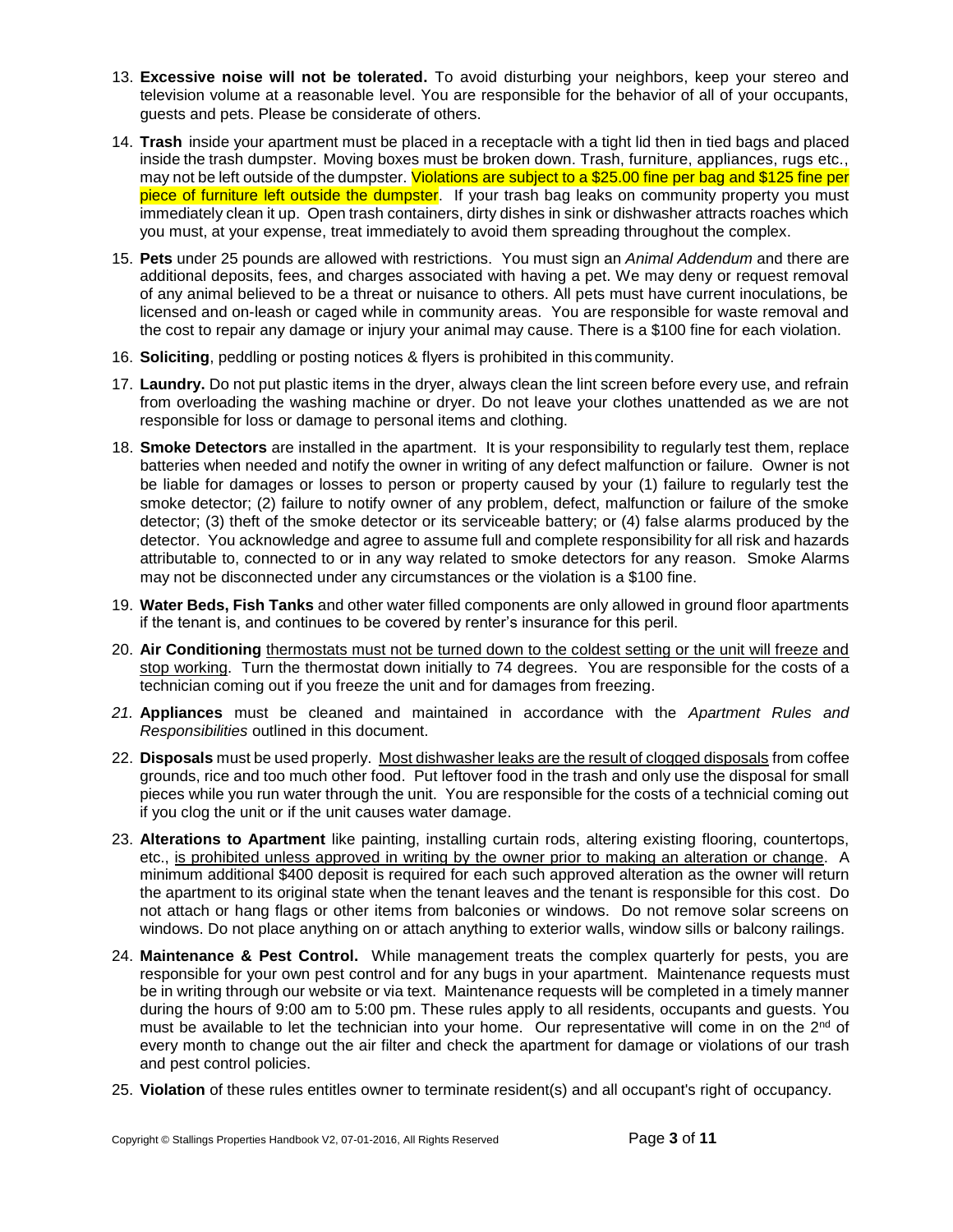#### **Crime Disclosure & Security**

<span id="page-3-0"></span>**Criminal Activities.** Unfortunately, crime exists everywhere in the world. While no one can ensure your personal safety, by being alert and taking sensible precautions, you can minimize the likelihood a criminal act will occur. Always keep doors and windows locked and be aware of your surroundings, especially at night. Do NOT open your door to a stranger. Solicitation is prohibited in this complex. You will be provided with a list of our repairmen, staff and technicians. If you have been the victim of a crime, suspect a crime is occurring on the property, or notice anything unusual or suspicious, please contact law enforcement authorities and then contact the office.

**Vehicle Theft & Vandalism Precautions:** Always lock your vehicle. Never leave the keys or valuables in an unattended vehicle and do not hide a set of keys inside or outside of your vehicle. Do not keep vehicle registration and title documentation inside the vehicle or affix your name and address to your keys.

**Lights.** While we provide exterior and parking lot night lighting for your convenience, this is not a guarantee against criminal activities. Always be aware of your surroundings at night.

**Locks.** We provide dead bolts and door chains on all apartment doors.

**Courtesy Patrols, Security & Alarm Systems.** We do not provide any courtesy patrols, security or alarm systems as this is not a controlled gated community.

<span id="page-3-1"></span>**Windows** have been covered by black Solar Screens which are difficult to see through for security purposes and should help lower your monthly electric bill.

#### **Apartment Rules and Responsibilities**

#### **Please report any malfunctioning equipment, water leaks or mold immediately.**

**Walls and Ceilings.** Sticker-type hangers are prohibited. We prefer you use slanting nail type hangers. Mirror tiles, contact paper, wallpaper and other wall coverings with adhesive backing are not permitted. You are responsible for all holes and other damage caused to the walls of your apartment during the term of your occupancy.

**Windows.** Energy efficient exterior solar screens have been installed and may not be removed. You must obtain "written" permission from us before installing drapes, mini-blinds, vertical blinds or other window treatments. You must return the property's window coverings to their original state at your expense before you move out. Approved drapes, shades and other window coverings must have a white backing. Foil, paper or signs in windows are not permitted.

**Floors:** Care and maintenance of your flooring is your responsibility. The carpet should be vacuumed frequently. Call the office before trying to remove stains and we will suggest the best method. Any wall-towall carpeting or area rugs that are affixed to the floor may only be installed with the use of adhesive strips or a method that will not mar or deface the floor. You are responsible for any damage to the floor caused by your installation or cleaning of rugs or carpeting.

**Cabinets, Doors and Woodwork** must be cleaned with mild soap and warm water.

**Lighting Fixtures and Fans:** must be dusted and cleaned regularly. It is your responsibility to replace light bulbs as needed. You may not replace any light fixtures.

**Keys.** We supply each resident with an apartment key and a mailbox key. While we have a master key, for liability issues, we do not keep a copy of your key. You are not allowed to re-key, change your locks or install a security system without our written permission. Notify the office immediately if any key is lost or stolen. You may need to call a locksmith at your expense if you lose your key. Keys are issued once you have signed a lease, paid your deposit and first month's rent on erentpayment.com and signed this document.

**While You Are Away from Home.** Please advise management if you plan to be out of town more than a week. We suggest you cancel newspaper delivery and request your post office to hold your mail while you are away. Dispose of garbage and unwrapped food before you leave, Close and lock all windows and doors. Unplug all small appliances like your coffee maker.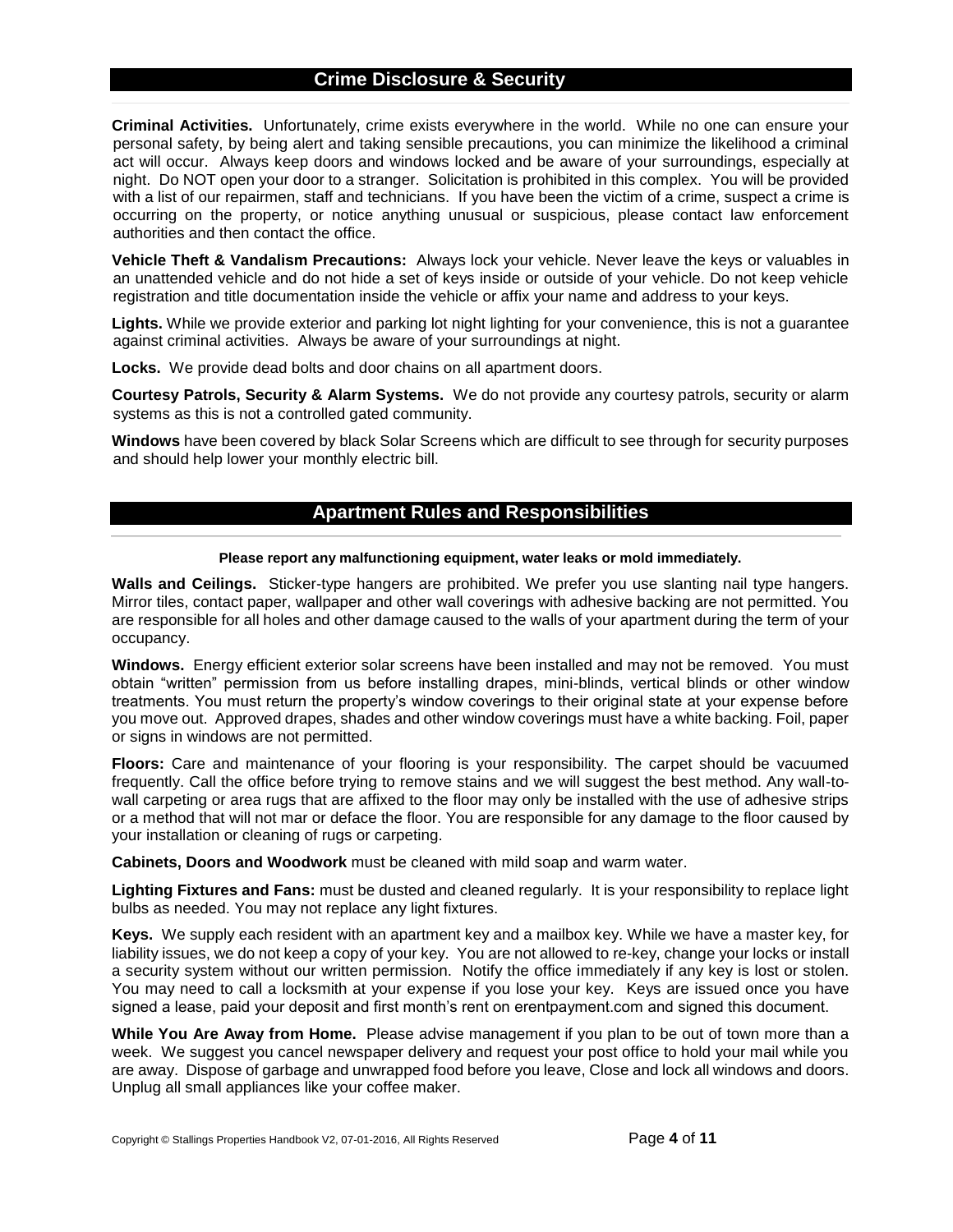**Fire Prevention**. Make a regular inspection for potential fire hazards. Replace worn or frayed cords, plugs or wiring (or have them repaired by a qualified electrician). Rearrange lights and other fixtures or appliances to minimize use of extension cords and avoid overloading outlets with too many appliances or plugs. Never leave burning candles or food cooking on or in the stove unattended. Never throw water on a grease fire; rather, pour baking soda or salt into the pan to extinguish the fire. Do not store any combustible goods or materials that could increase the risk of fire or damage in your apartment or in any storage space. In case of a fire, call 911 first, and then, once you are safe, call the office.

**Residents with Disabilities.** We are committed to the principles of Fair Housing and the needs of disabled residents. If you require an accommodation to our rules, policies, practices or services, or a physical modification to the apartment, the common areas in the building, or on the community grounds, please contact the leasing office for assistance.

**Bed Bugs.** Please contact the office immediately if you experience any pest-related issues in your apartment home. Bed bugs are becoming more prevalent across the country and we need to work together to keep them out of our community. While the presence of bed bugs is not always related to personal cleanliness or housekeeping, good housekeeping will help control the problem, if it arises. Bed bugs travel from place to place in the seams and folds of luggage, overnight bags, folded clothes, bedding, furniture, and anywhere else they can hide.

Pest Control. You certify that, to your knowledge at move-in, you did not bring bed bug infested items into your apartment. Also, please refrain from bringing furniture or other items that may be infested with bed bugs into your home. While we treat the entire complex quarterly to exterminate various types of bugs, it is your responsibility to empty your trash every day and not leave dirty dishes in the sink or dishwasher as this attracts roaches and other bugs. You are responsible for treating your apartment for any bug infestation in between our quarterly treatments and to inform us if you have a bug infestation that may originate in another tenants apartment.

**Counter Tops.** Please wipe up spills on your countertops promptly to avoid stains and use hot pads to protect kitchen counter surfaces. Do not cut items directly on your countertop with a sharp knife or other utensil. Countertops, sinks, vanities, toilet bowls, bathtubs and bathtub enclosure walls should be cleaned using a liquid or spray cleaner. Abrasive powder cleaners can scratch and otherwise damage the surfaces and should be avoided.

**Plumbing**. Report leaking faucets, dishwasher or pipes, continually running toilet tank, cracks in caulked areas around your bathtub and cracked or broken tiles to us immediately. Paper towels, disposable diapers, sanitary napkins, tampons, and other similar items should never be flushed, as they inhibit normal drainage and cause damage to the sewer system. Should your toilet overflow, immediately turn off the water supply to the tank by turning the handle located under the tank clockwise. If the water supply cannot be turned off, lift the cover off the tank, reach inside, and push the flapper firmly into the hole in the bottom of the tank. In cold weather, take measures to avoid freezing pipes in your apartment. Maintain a temperature of at least 50 degrees Fahrenheit at all times. When the outdoor temperature falls below 32 degrees Fahrenheit, if you're planning on leaving for a few days, keep sink cabinet doors open and leave hot and cold water faucets dripping when requested by the management office. You must immediately report any evidence of a water leak, failure or malfunction in the heating system on the premises to the office.

**Thermostat Controls.** Drop air condition temperature gradually or you will freeze the AC unit and it will take hours to thaw. You will be responsible for paying a technician's fee if this is found to be the cause of a problem. To keep your air conditioning and heating equipment working at peak performance keep air conditioner filters clean and do not obstruct or place any personal property in front of any air conditioning or heating equipment or vents. In hot weather, set the selector switch to COOL and set the fan switch to AUTO. Set the controls between 74 and 78 degrees Fahrenheit to provide maximum cooling. Do NOT completely close off any vents in the apartment. In colder months, set the selector switch on your thermostat to HEAT and set the fan switch to AUTO. Set the controls between 68 and 74 degrees Fahrenheit. In the winter, open your window coverings during the day to allow the sun to warm your apartment and help reduce the power load. Do not switch your thermostat directly from COOL to HEAT or from HEAT to COOL. This could cause permanent damage to your unit. Turn it to the OFF position first.

**Apartment Access.** We will give you prior notice of our intent to check your apartment for pests and compliance with our community and apartment rules. We will change your HVAC filter the  $2<sup>nd</sup>$  day of every month.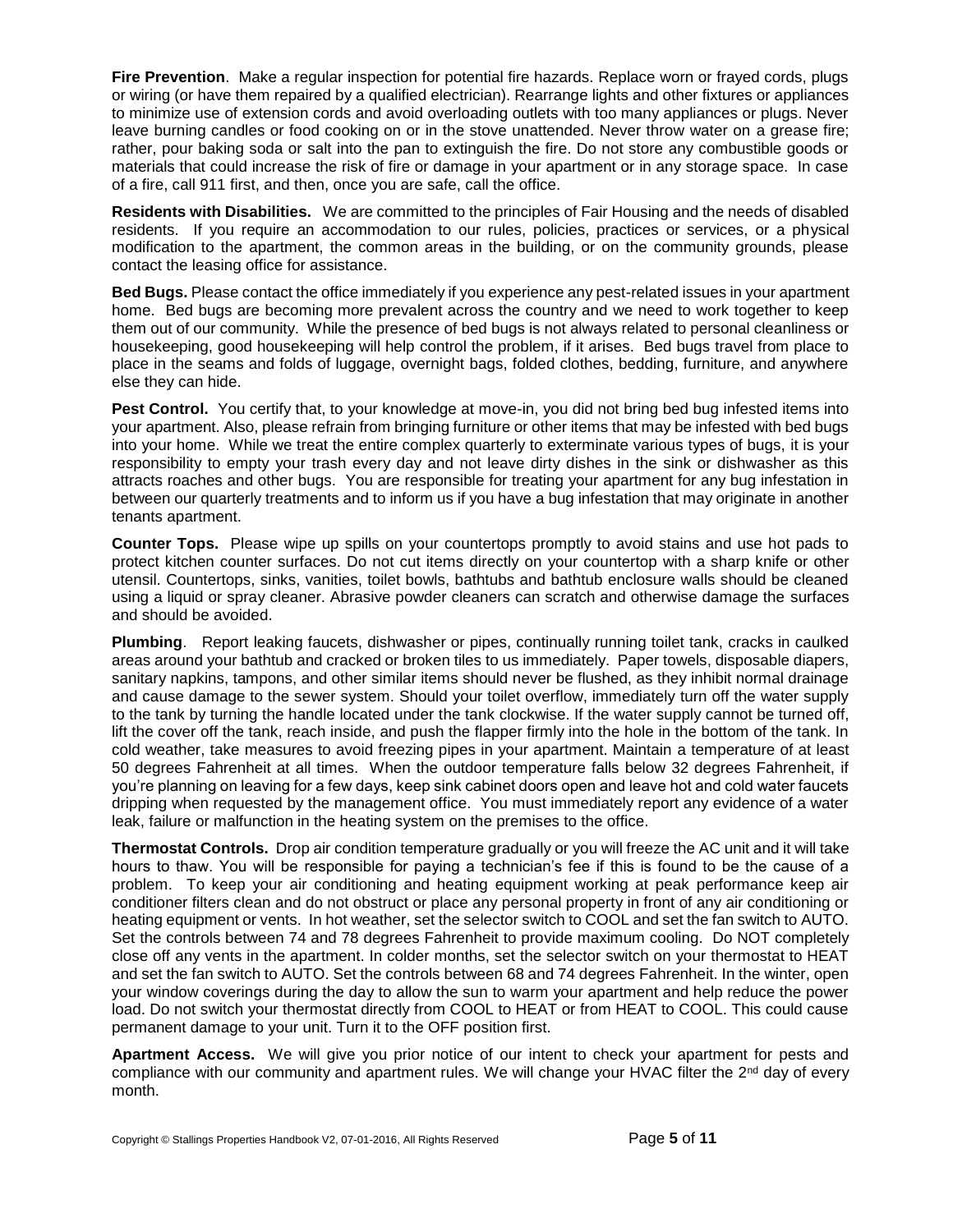**Mold and Mildew Prevention** Open windows frequently to allow air and sunlight in when the weather is dry. It may help to run the fan on your furnace to circulate fresh air throughout your apartment during these times. Move large objects just a few inches away from the inside of exterior walls to provide good air circulation. In damp or rainy weather conditions, keep windows and doors closed. Please maintain a temperature between 50 and 80 degrees Fahrenheit within your apartment at all times.

**Clean and dust your apartment** on a regular basis. Regular vacuuming, mopping and use of environmentally safe household cleaners are important to remove household dirt and debris that mold feeds on. Periodically clean and dry the walls and floors around the sink, bathtub, shower, toilets, windows and doors using a common household disinfecting cleaner. Wipe down areas where moisture accumulates, like countertops, windows and windowsills. Use the bathroom fan when bathing or showering and allow the fan to run until all excess moisture has vented from the bathroom. Use the exhaust fans in your kitchen when cooking or while the dishwasher is running and allow the fan to run until all excess moisture has vented from the kitchen.

**Water Leaks**, excessive moisture, mold or mildew in your apartment must be reported. Most growth can be removed by applying a common household cleaner and wiping the area. Report any failure or malfunction with your heating, ventilation or air-conditioning system. Do not block or cover any of heating, ventilation or air-conditioning ducts in your apartment. Report any inoperable windows or doors and any musty odors in your apartment. You are responsible for damage to the premises and your property as well as damage, loss or injury to you, your occupants and guests resulting from your failure to comply with the terms of this paragraph.

**Appliances:** Never leave appliances unattended that are in use. If any of the appliances in your apartment stop working, we will fix them for you. However, before you call the office, check the electrical cord to ensure it is firmly plugged into the outlet and then check the circuit breaker to see if it is tripped. If these appear in order, submit a service request.

**Oven and the Range:** Clean the top burner drip pans with mild soap and water, appliance or glass cleaner on a regular basis, or line them with aluminum foil. If you use aluminum foil, be sure the foil does not touch the heating element. If your burner drip pans become spotted with grease or burned-on food, use a scouring pad to clean them. Remove hood filters regularly and clean them in hot soapy water. Clean the outside with a non-abrasive appliance or glass cleaner.

**Disposal:** Keep your hands and any other objects out of the disposal when it is running. Do not discard metal, string, coffee grounds, olive or fruit pits, plastic, grease, paper, cigarettes, bones, banana peels, oyster or clam shells, dish rags, celery, corn husks, or other nonfood items. If an item becomes lodged in the disposal, make sure the disposal is turned off before you retrieve it. The disposal is self-cleaning. Do not use caustic drain cleaners at any time. A lemon or orange rind or baking soda will keep the disposal odorfree. The safety overload on the motor will engage if the disposal is overloaded and it will turn off the disposal. To reset the safety overload, wait three or four minutes for the motor to cool. Then, push the button on the bottom of the garbage disposal unit. For best operation push, but do not stuff food refuse into the disposal. A mixed load of hard and soft waste works best. Turn cold water on to full flow. Flip starting switch "on." Allow disposal to operate until grinding sound diminishes and becomes a humming sound. Turn switch off and run cold water for a few moments longer.

**Refrigerator.** Abrasive cleaning powders and metal sponges should be avoided. Clean the outside of your refrigerator with appliance or glass cleaner. Wipe down the shelves and interior surfaces using mild soap and water or a solution of 1 tablespoon baking soda to 4 quarts water. Regular cleaning and a fresh, open box of baking soda placed on a shelf and changed monthly will keep your refrigerator odor-free.

**Dishwasher.** Food particles left on dishes will jam the dishwasher. Please scrape and rinse every dish under running water before loading it in the dishwasher. Do not crowd dishes, cups and glasses, or silverware so the water can freely circulate. For maximum efficiency, avoid covering the center hole in the drawer rack. Use only dishwasher detergent products. Do not use regular dish soap or laundry detergents, as they will cause the dishwasher to overflow.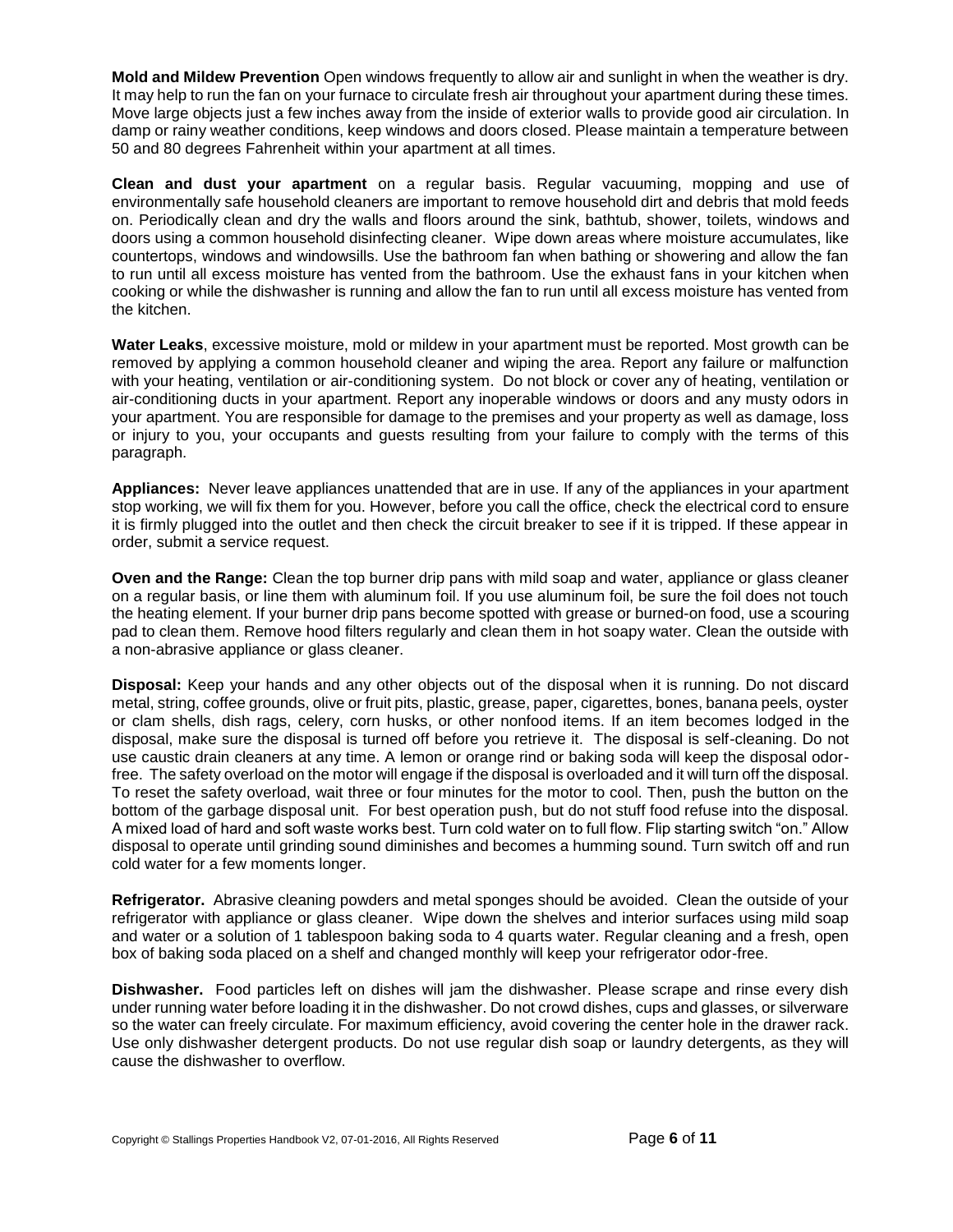#### **Moving In**

#### <span id="page-6-0"></span>**Turning on Your Electricity**



**601 East Hickory Street, Ste F Closed on Saturday Denton, TX 76205 (940) 349-8700**

**City Hall East City Hall East Hours: Monday - Friday, 8:00 a.m. - 5:00 p.m.**

**Request Residential Utilities**. **Call Customer Service directly at 940-349-8700 to set up your new account for electric or go to 601 E. Hickory Street in Denton to make your application in person.**

- 1. You will need your social security number, driver's license number and information.
- 2. You must give them our address: 2516 Louise Street and your apartment number.
- 3. You must open an account to pay your electricity bill starting with your move in date.
- 4. You must have the electric account moved to your name on your move in date (or before, if permissible) or there will be a \$50 late charge for leaving it in our name.
- 5. They use this information to check your credit. Many students have their guarantor do this.
- 6. You must give the electric company at least 2 business days' notice during the **work-week** telling them when you want the service turned on. No service turned on during Saturday or Sunday.
- 7. Connect fees and application fees will be assessed on your first bill.
- 8. Based on the applicant's credit score, a security deposit may be assessed. The deposit will be based on the service location and may be in an amount up to two (2) months of average billings. Payment for a service deposit must be made prior to services being established.
- 9. Online Payment It's the fastest way to pay your bill enter your account number located on your bill. The City of Denton accepts: VISA, MasterCard, Discover and ATM/debit cards for payment. A non-sufficient funds (NSF) charge of \$27 will be assessed if payment is rejected. To make a payment using Quick Pay go to: <https://www1.cityofdenton.com/UtilityBilling/>
- 10. Manage Your Account eCare gives you extended information about your account including billing and usage history. Go paperless to save time, stamps, and the environment! Denton Municipal is now offering paperless billing. Email makes it easy to know when your utility bill is ready to be viewed. To view your account or to register and opt for paperless utility billing statements, go to: <https://www1.cityofdenton.com/ecare/login.asp>

#### **Inventory & Condition Form**

This form will be provided when you have moved into the apartment.

#### **Parking Pass Request**

This form will be provided when you have moved into the apartment.

#### **Verizon FiOS/Frontier Internet & Cable TV**

The complex is wired for Frontier (formerly Verizon FiOS) internet, cable & phone. Call 1-800-921-8101 or go to Frontier.com for service.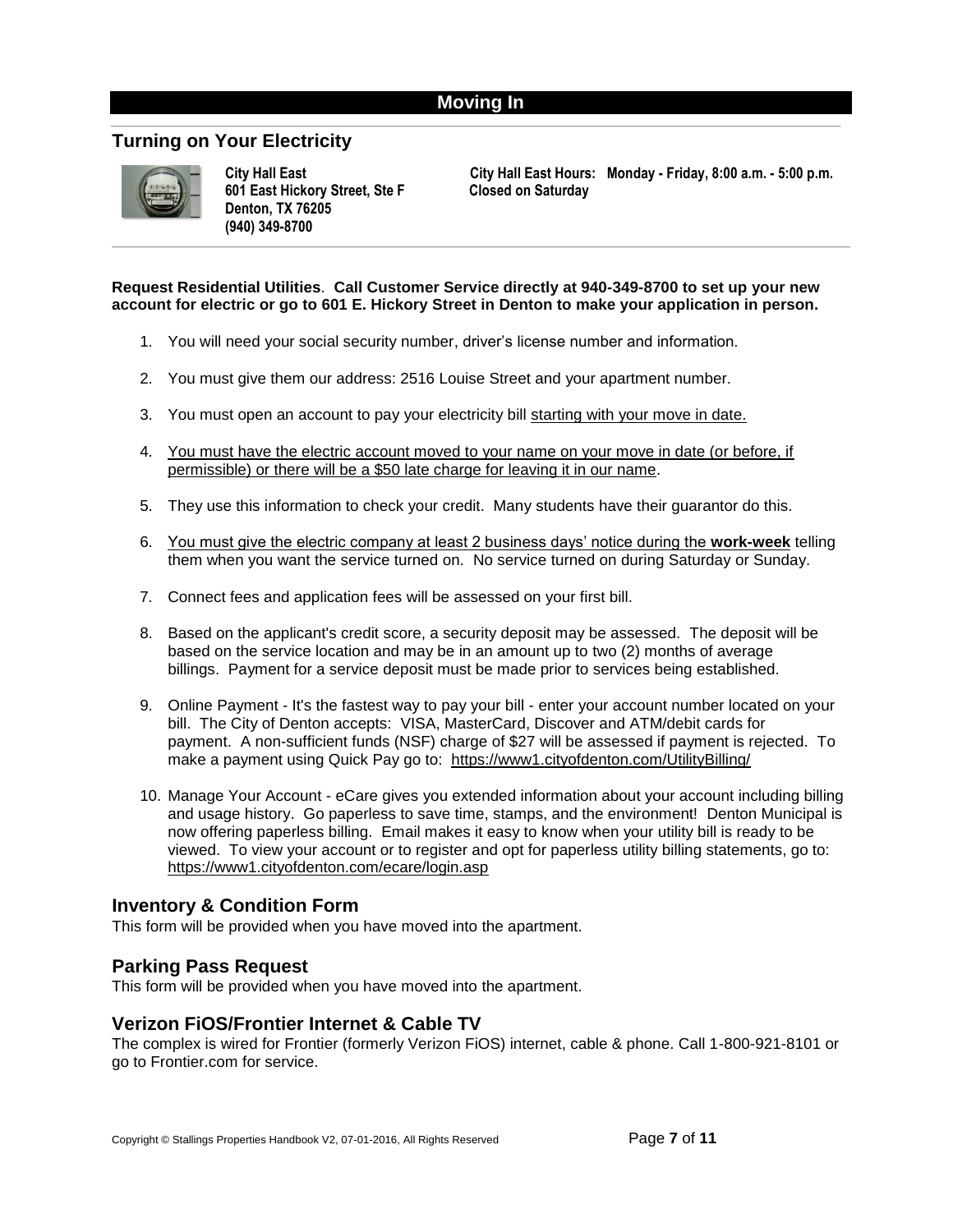#### **Moving Out**

<span id="page-7-0"></span>When it's time for you to move out, we have a few simple requirements:

- 1. You must give us formal written notice of your intention to move using a *Notice of Intent to Move* form at least 45 days prior to your intended move-out date. If you would like to move out on the 25<sup>th</sup> of the last month of your lease, let us know and we will allow that move and prorate that month for you.
- 2. You must complete the *Move-Out* and *Request Deposit Return* forms on our web site.
- 3. You must fulfill all the terms and conditions of your lease and leave owing no money to the community.
- 4. You may leave your apartment, post box and laundry keys in the drop box at the rear of the complex. Please put the keys in an envelope with your name and apartment number on it.
- 5. You must vacate and remove all of your property on or before your scheduled move-out date.
- 6. You must provide us with a valid forwarding address or we will be unable to refund any deposits owed.
- 7. If you would like to be present for a move-out inspection of your apartment, please contact the office prior to your scheduled moveout date. The move-out inspection form available at your community should be completed and signed by both you and our designated staff member. If no prior arrangements are made for you to be present, we will conduct an inspection of your vacant apartment after you move out.
- 8. As required by your lease, you must leave your apartment in the same clean, undamaged and ready-to rent condition as when you moved in, taking ordinary wear and tear into account. By way of example, ordinary wear and tear would include such things as traffic wear across the carpet, but not cigarette burns or stains. In order to not be charged for cleaning carpets in your apartment after you move out, you must have the carpets professionally cleaned and you may be required to provide us with a receipt for the cleaning.



- 9. When you vacate your apartment, any personal property left in your apartment will be considered abandoned and may be disposed of, without liability to us, subject to applicable laws.
- 10. If we incur costs for cleaning and/or repairing your apartment or for removing trash or other items left behind after you move out, we will pass those costs through to you.
- 11. If you have added additional telecommunication line(s) in your apartment or you have otherwise changed the service, you will be responsible for all fees to return the service.
- 12. Complete the Inventory & Condition Form with your landlord.
- 13. Contact Frontier to turn off internet, cable & phone. Call 1-800-921-8101 or go to Frontier.com for service.
- 14. Turning Off Your Electricity



**601 East Hickory Street, Ste F Closed on Saturday Denton, TX 76205 (940) 349-8700**

**City Hall East City Hall East Hours: Monday - Friday, 8:00 a.m. - 5:00 p.m.**

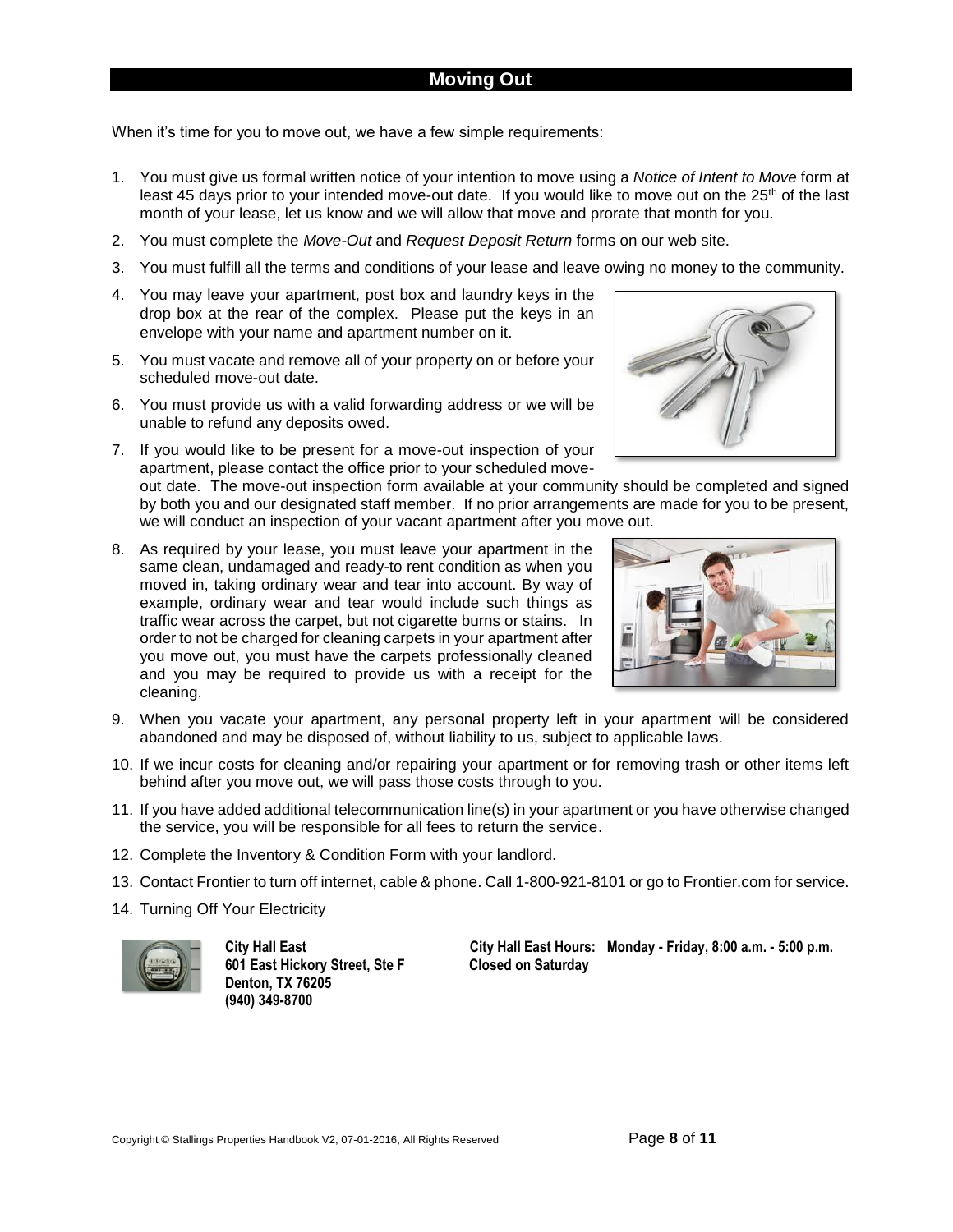

# Resident Handbook Addendums, Apartment Rules &Community Policies

#### **Acknowledgements**

<span id="page-8-0"></span>I acknowledge receipt of the community policies, addendums, apartment rules & responsibilities. It is understood and agreed that these policies, addendums rules and responsibilities shall have the same force and effect as the covenants of the *Apartment Lease Contract* and that I will strictly adhere to and observe such policies, addendums, rules and responsibilities.

I acknowledge that I am also responsible for my guests adhering to these same policies, addendums rules and responsibilities. I understand that the property owner reserves the right to alter, amend or modify such policies as deemed necessary with written notice and agree to abide by such alterations, amendments or modifications.

It is further understood that my signature on this acknowledgement document is authorization to make the provisions specified within this document as a permanent part of my *Apartment Lease Contract*.

| ⊠                            | $\boxtimes$ |                              |
|------------------------------|-------------|------------------------------|
| Resident's Signature         |             | <b>Resident's Signature</b>  |
|                              |             |                              |
| $\mathbb{Z}$                 | $\boxtimes$ |                              |
| <b>Print Resident's Name</b> |             | <b>Print Resident's Name</b> |
|                              |             |                              |
|                              |             |                              |
| <b>Signature Date</b>        |             | <b>Signature Date</b>        |
|                              |             |                              |
|                              |             |                              |
| LUX Apartment #              |             | Manager/Owner's Signature    |
|                              |             |                              |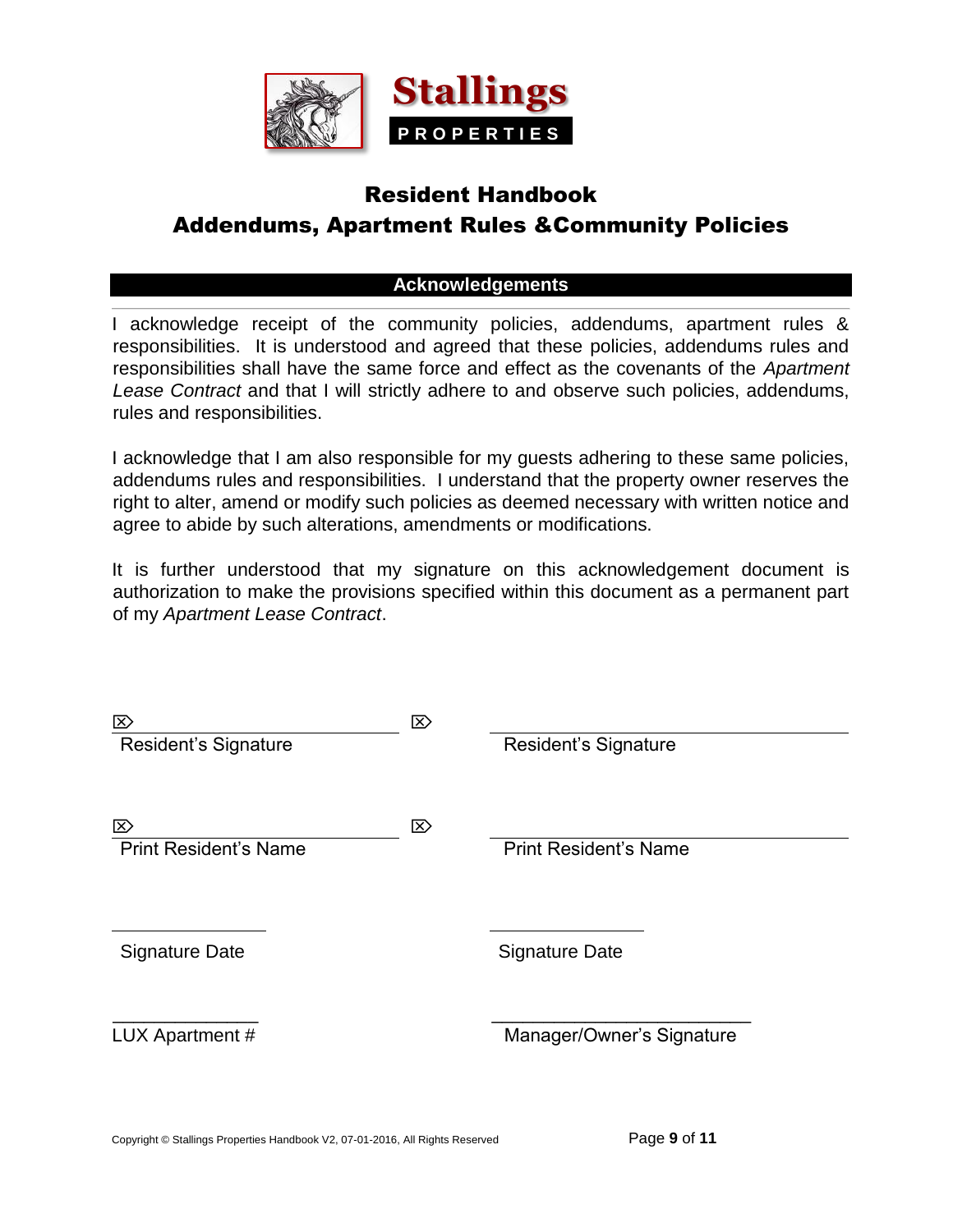### <span id="page-9-0"></span>The Top 5 Reasons you need Renter's Insurance

b[y Kimberley](http://www.investopedia.com/contributors/393/) Stallings

"Many people incorrectly assume they are covered by their landlord's insurance policy. The property owner's insurance usually only covers losses to their building. It does not cover the value of your belongings. Your personal property and certain liabilities are only covered through a [renter's insurance p](http://www.investopedia.com/terms/r/renters-insurance.asp)olicy that you are responsible for. If someone is injured in your home like a friend or the pizza delivery man, you could be sued."

**1. Renter's Insurance covers losses** to your personal property. While losses resulting from floods and earthquakes are not covered in standard policies, losses from theft, water damage, vandalism, fire, smoke and explosions, are covered as long as they're not the result of your own negligence or intentional acts. According to esurance.com,



the average renter owns about \$20,000 worth of personal property. Renter's insurance protects against losses for furniture, small appliances, dishes, electronics, luggage, clothes, jewelry and computers. Even if you don't own much it costs a lot to replace everything.

- **2. Renter's Insurance provides liability coverage.** Liability coverage is included in standard policies, providing protection if someone is injured while in your home or if you (or another covered person) accidently injure someone. It pays court judgments and legal expenses, up to the policy limit. Most policies provide at least \$100,000 of liability coverage, and between \$1,000 and \$5,000 for medical-payments coverage.
- **3. It covers your belongings when you travel.** Renter's insurance covers your personal belongings, whether they are in your home, car or with you while you travel. Your possessions are covered from loss due to theft and other covered losses anywhere you travel in the world.
- **4. It may cover additional living expenses.** If your home becomes uninhabitable due to one of the covered perils, your renter's insurance policy may cover "additional living expenses," including the cost associated with living somewhere else temporarily, food and more. Check with your policy to find out how long it will cover additional living expenses, and if it caps the amount the company will pay.
- **5. Renter's Insurance is affordable.** The average renter's insurance policy costs less than \$200 a year. The policy premium depends on how much coverage you need, the type of coverage you choose, the amount of your deductible, your credit score and where you live.



"*Contact me for a free insurance quote*."